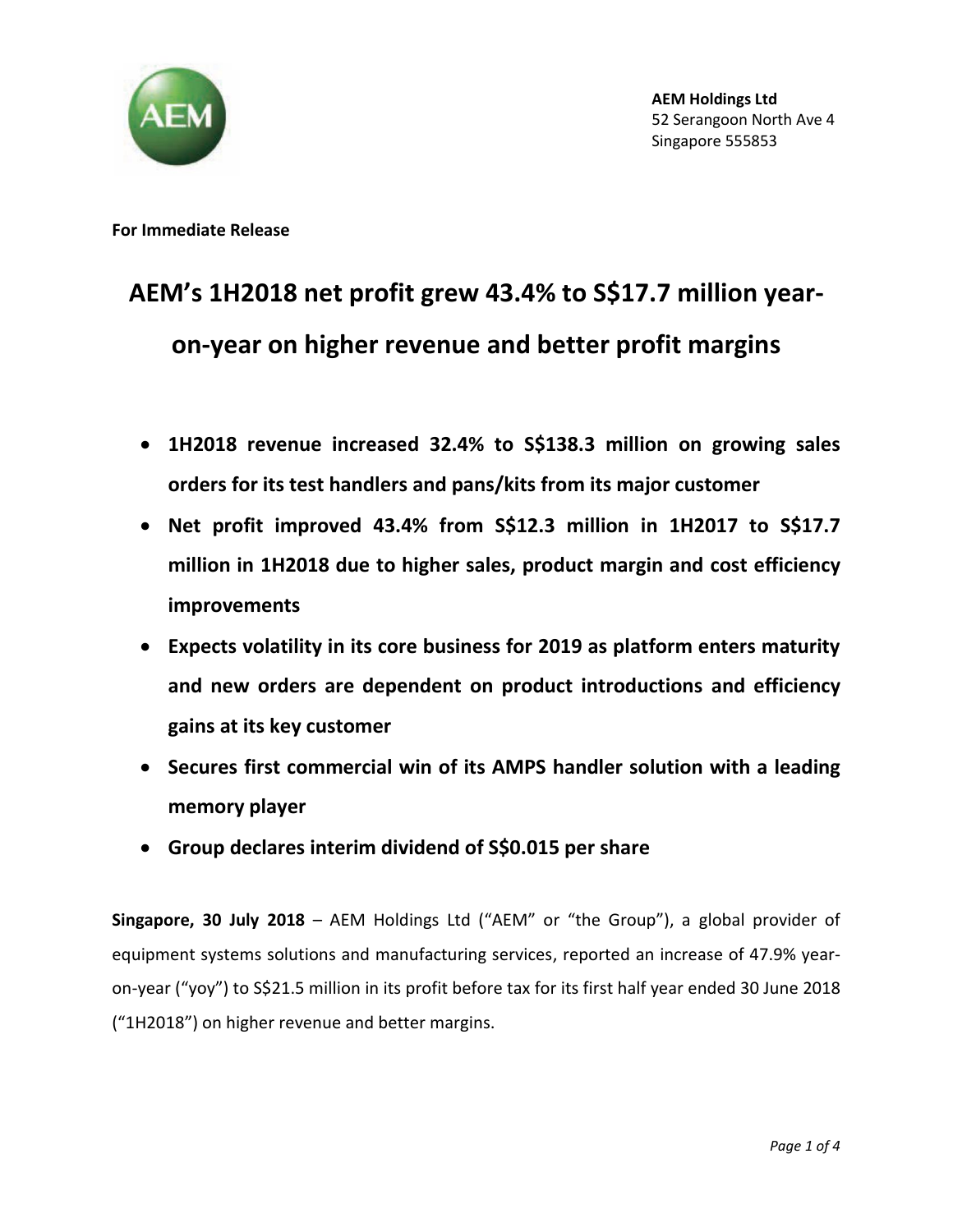

## **Table 1 – Financial Highlights**

| $(S$^{\prime}000)$                  | <b>First Half ended</b> | <b>First Half ended</b> | Change |
|-------------------------------------|-------------------------|-------------------------|--------|
|                                     | 30 Jun 2018             | 30 Jun 2017             |        |
|                                     | ("1H2018")              | ("1H2017")              |        |
| Revenue                             | 138,308                 | 104,461                 | 32.4%  |
| Raw materials and other consumables | (106, 302)              | (88, 765)               | 19.8%  |
| Profit before tax                   | 21,530                  | 14,553                  | 47.9%  |
| Net profit                          | 17,713                  | 12,349                  | 43.4%  |
| Net profit margin                   | 12.8%                   | 11.8%                   |        |

The Group's revenue for 1H2018 increased 32.4% to S\$138.3 million on growing sales orders for its test handlers and pans/kits from its major customer.

The Group's major cost component, raw materials and other consumables, increased at a less proportionate 19.8% to S\$106.3 million (when compared with sales growth) mainly due to cost reduction initiatives. Correspondingly, the Group managed to improve its net profit margin from 11.8% in 1H2017 to 12.8% in 1H2018 on higher sales, product margin and better cost efficiency. As a result of the higher revenue and better profit margins, the Group's 1H2018 net profit improved 43.4% to S\$17.7 million yoy. The Group also generated S\$14.2 million in cash from operating activities and paid for acquisition of subsidiaries worth S\$8.6 million, dividend payment of S\$4.4 million and purchase of fixed assets worth about S\$0.9 million in 1H2018.

In line with better financial performance in 1H2018, the Group is declaring an interim dividend of S\$0.015 per share.

The Group has to-date received sales orders worth S\$235 million for delivery in FY2018. In 2Q 2018, the Group secured its first commercial win of its AMPS handler solution with a leading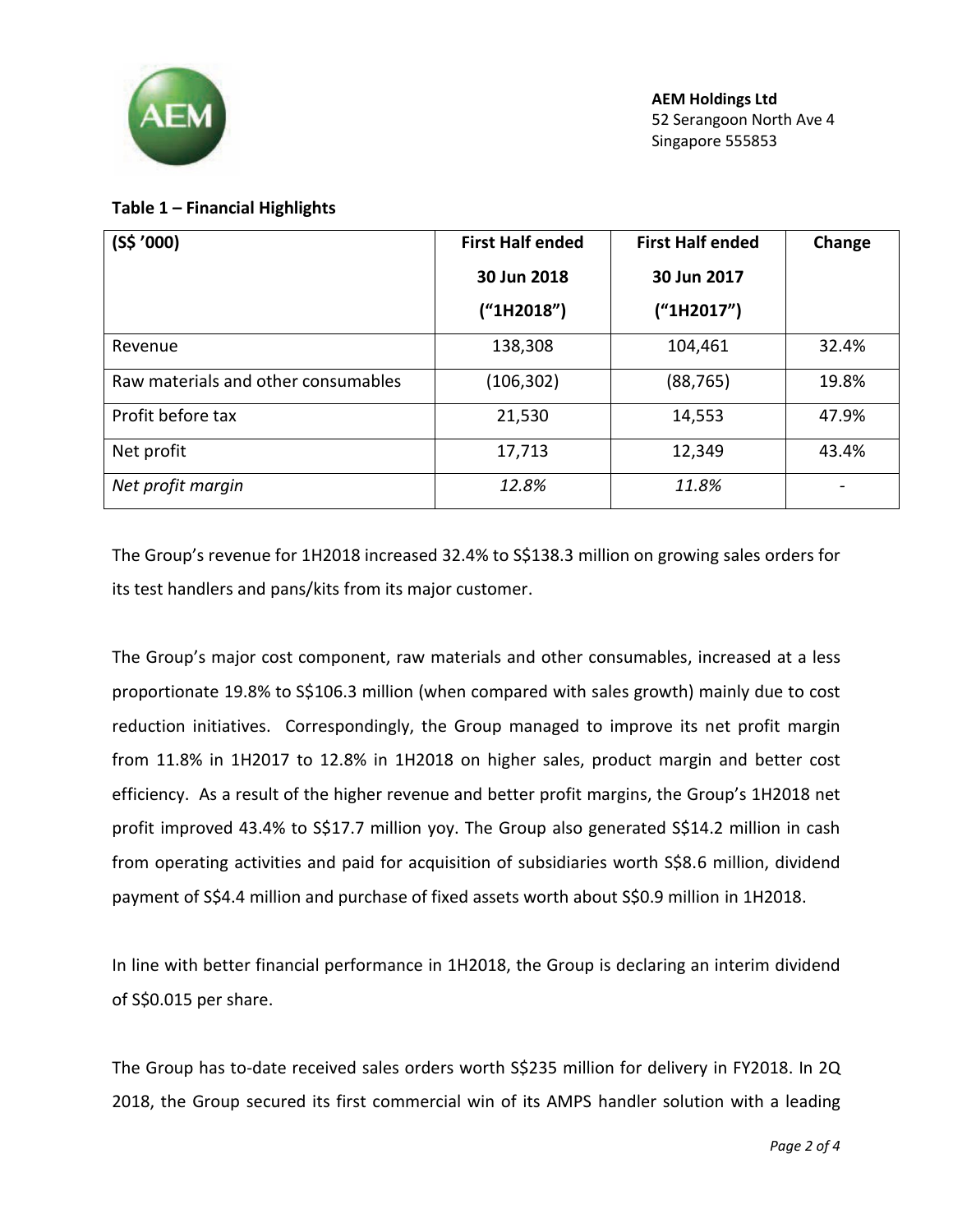

**AEM Holdings Ltd** 52 Serangoon North Ave 4 Singapore 555853

memory player, with full deployment expected in 2019. With improved financial performance in 1H2018, the Group remains on track to achieve its profit guidance for FY2018 with revenue of at least S\$255 million and operating profit before tax of at least S\$42 million.

The Group benefitted from the growing sales of equipment, kits/ pans and engineering development projects as a result of the commercial rollout of our next-generation handler platforms. Our equipment has reached a wide adoption at our customer's sites since the start of the high volume manufacturing in 2016; we expect seasonality in our sales with peak quarters in Q2 and Q3. As stated during our Annual General Meeting on, and in our announcement of, 26 April 2018, we expect the initial ramp phase of our equipment at our customer's sites to be completed by the end of 2018. We expect to enter a rolling upgrade phase starting 2019, which may introduce significant volatility into our business. The pace of equipment upgrades will depend our customer's 1) timing of new product introductions, 2) utilisation improvements of our tool with increased familiarity, 3) seasonality, 4) market share, and 5) commissioning of new manufacturing sites. Our visibility into 2019 remains dim though we continue to work on our consumables business and have teams working on several new product initiatives. Management will strive to proactively manage our fixed costs inline with any volatility in our business.

Mr. Loke Wai San, the Group's Executive Chairman, commented, "We continue to generate positive cash flow and remain optimistic of the long term prospects of our equipment and consumables. Our acquisitions are all progressing well with new customer engagements, and we are cautiously optimistic on securing several key customers in 2019."

- End -